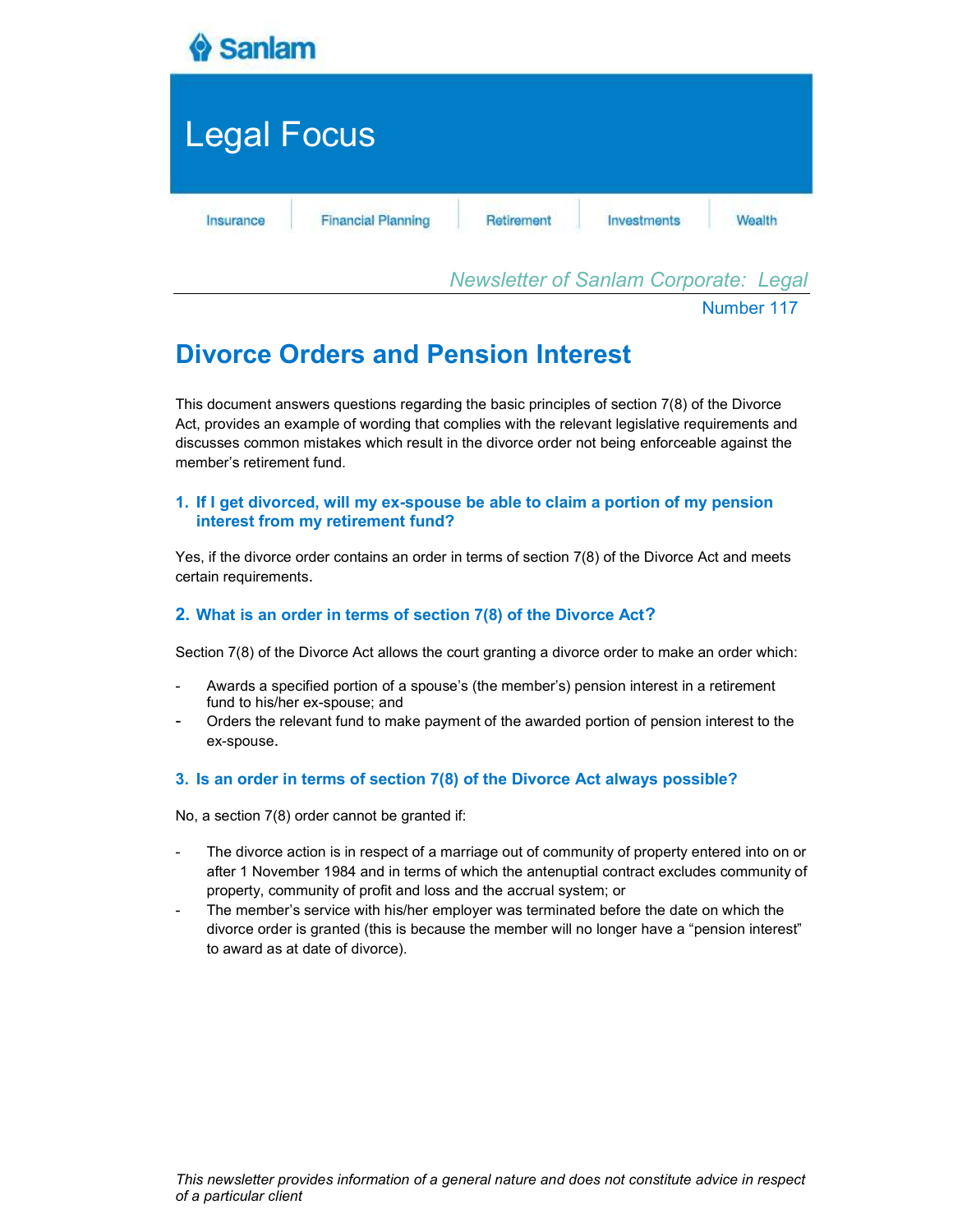## 4. What are the requirements that must be met in order for my retirement fund to make payment to my ex-spouse?

The divorce order must meet the following requirements:

|   | The relevant fund of which you were a member on the date of divorce must be named in<br>or identifiable from the divorce order.                                              |  |  |
|---|------------------------------------------------------------------------------------------------------------------------------------------------------------------------------|--|--|
| 2 | The portion of the "pension interest" awarded to your ex-spouse must be clear (either<br>expressed as a percentage or a Rand value of pension interest, not exceeding 100%). |  |  |
| 3 | It must be clear that a portion of your "pension interest" is being awarded.                                                                                                 |  |  |
| 4 | The relevant fund must be expressly ordered to:                                                                                                                              |  |  |
|   | Pay over the awarded portion of your "pension interest" to your ex-spouse or a fund<br>-<br>of your ex-spouse's choice; and<br>Endorse its records accordingly.              |  |  |

## 5. What is "pension interest"?

In relation to a member of a pension or provident fund, it is defined in the Divorce Act as the benefits to which the member would have been entitled in terms of the rules of the fund if his/her membership had been terminated on the date of divorce as a result of his/her resignation. Simply put, it is the member's resignation benefit as at the date of divorce.

## 6. Why must the divorce order specifically refer to "pension interest"?

In terms of legislation, a retirement fund can only make payment to an ex-spouse if section 7(8) of the Divorce Act has been complied with and in terms of section 7(8) the court can only award a portion of the member's "pension interest" to the ex-spouse.

This means that if the divorce order awards anything other than a portion of the member's "pension interest" to the ex-spouse, it will not be an order in terms of section 7(8) of the Divorce Act and the retirement fund will not be allowed to make payment to the ex-spouse.

#### 7. How much of my pension interest can be awarded to my ex-spouse?

The court granting the divorce order has a discretion in this regard (or the parties can agree on this in a settlement agreement that can be made an order of court) and the portion of pension interest awarded to your ex-spouse can be any percentage between 0% and 100% (or a Rand amount not exceeding 100%) of your pension interest.

#### 8. How will my spouse know what the value of my pension interest is?

A retirement fund has a duty to protect the personal information of its members and, unless required by law, may not provide such information to any person other than the member. It is therefore recommended that your spouse requests you, as member, to obtain the value from the fund.

Note that, as explained above, the value of your pension interest is equal to your resignation benefit on the divorce date and the exact value will therefore not be known before such date – so before the divorce date the fund will only be able to indicate the current value of your resignation benefit, which may differ from the value on the divorce date.

This newsletter provides information of a general nature and does not constitute advice in respect of a particular client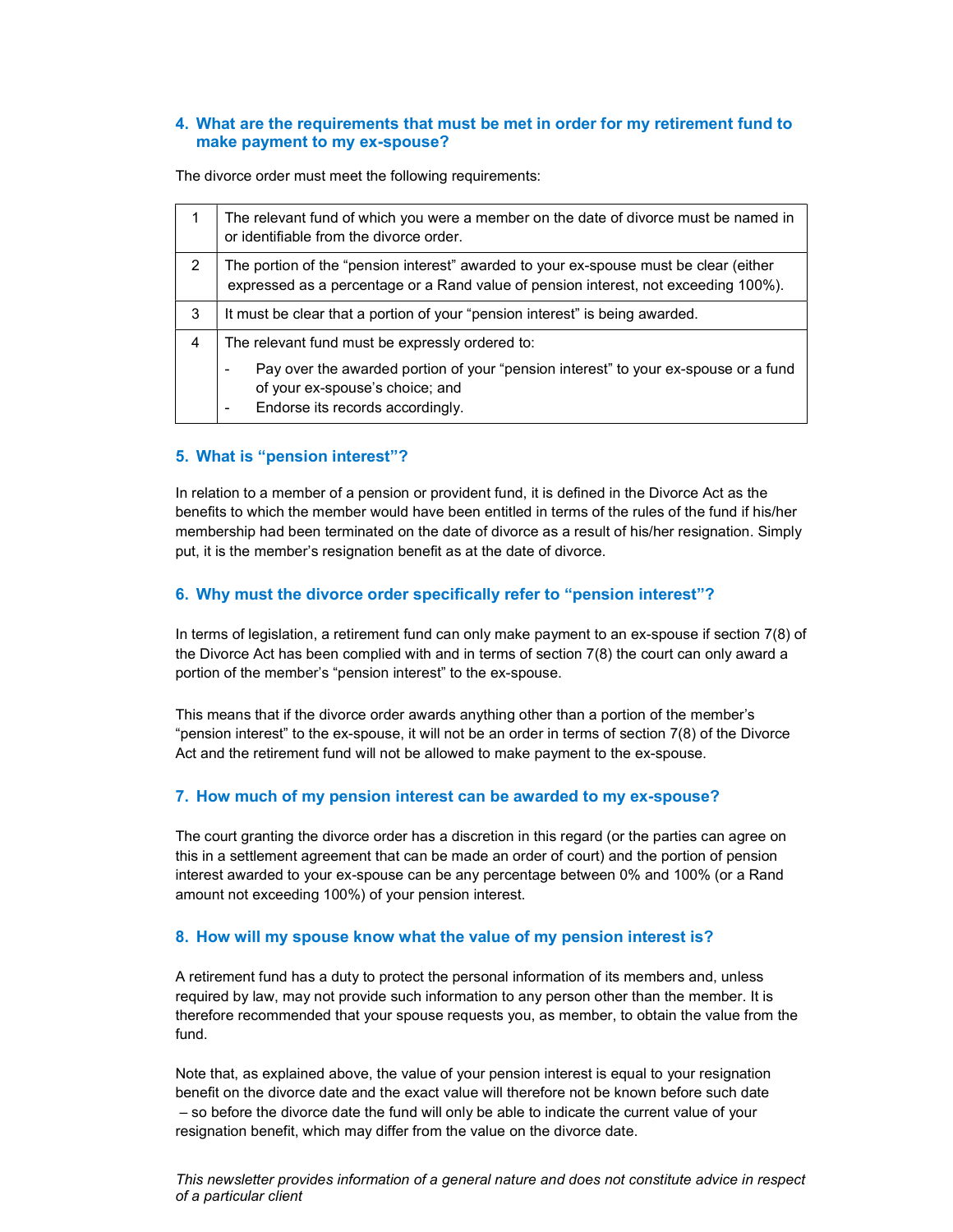## 9. What happens if my employment is terminated before the divorce order is granted?

Since "pension interest" is defined as the resignation benefit that would be payable in terms of the rules of the fund if you resigned on the date of divorce, there is no pension interest that can be awarded to your ex-spouse in terms of section 7(8) of the Divorce Act if your service is terminated before the date of divorce. This has been confirmed by the Supreme Court of Appeal in Eskom Pension and Provident Fund v Krugel.

## 10. What is an example of wording that complies with the requirements?

Example where the member belongs to one fund only:

The *[insert Plaintiff/Defendant\*]* is a member of the *[insert registered name of retirement* fund] (hereinafter referred to as "the Fund"). The Fund is ordered to pay *[insert percentage or* Rand value] of the *[insert Plaintiff/Defendant<sup>\*</sup>]*'s pension interest in the Fund to the *[insert* Plaintiff/Defendant\*] or to a retirement fund elected by the *[insert Plaintiff/Defendant\*]* and endorse its records accordingly.

\* Delete which is not applicable.

If a portion of the member's pension interest in more than one fund is awarded to the ex-spouse, a separate paragraph should be used for each fund to avoid any confusion or ambiguity. The following example is for illustrative purposes only ("Plaintiff" to be replaced by "Defendant", as the case may be).

The Plaintiff is a member of the ABC Fund and the XYZ Fund and the court orders that the exspouse is entitled to 50% of the member's pension interest in both funds. The following wording will comply with the requirements:

The Plaintiff is a member of the ABC Fund (hereinafter referred to as "the A Fund"). The A Fund is ordered to pay 50% of the Plaintiff's pension interest in the A Fund to the Defendant or to a retirement fund elected by the Defendant and endorse its records accordingly.

The Plaintiff is a member of the XYZ Fund (hereinafter referred to as "the X Fund"). The X Fund is ordered to pay 50% of the Plaintiff's pension interest in the X Fund to the Defendant or to a retirement fund elected by the Defendant and endorse its records accordingly.

## 11. What documentation should be submitted by an ex-spouse when claiming payment from a retirement fund?

- a. The administrator of the retirement fund's completed application form;
- b. A certified copy of the ex-spouse's identity document or passport;
- c. A certified copy of the marriage certificate;
- d. A certified copy of the divorce order and, if applicable, settlement agreement (each page stamped by the court);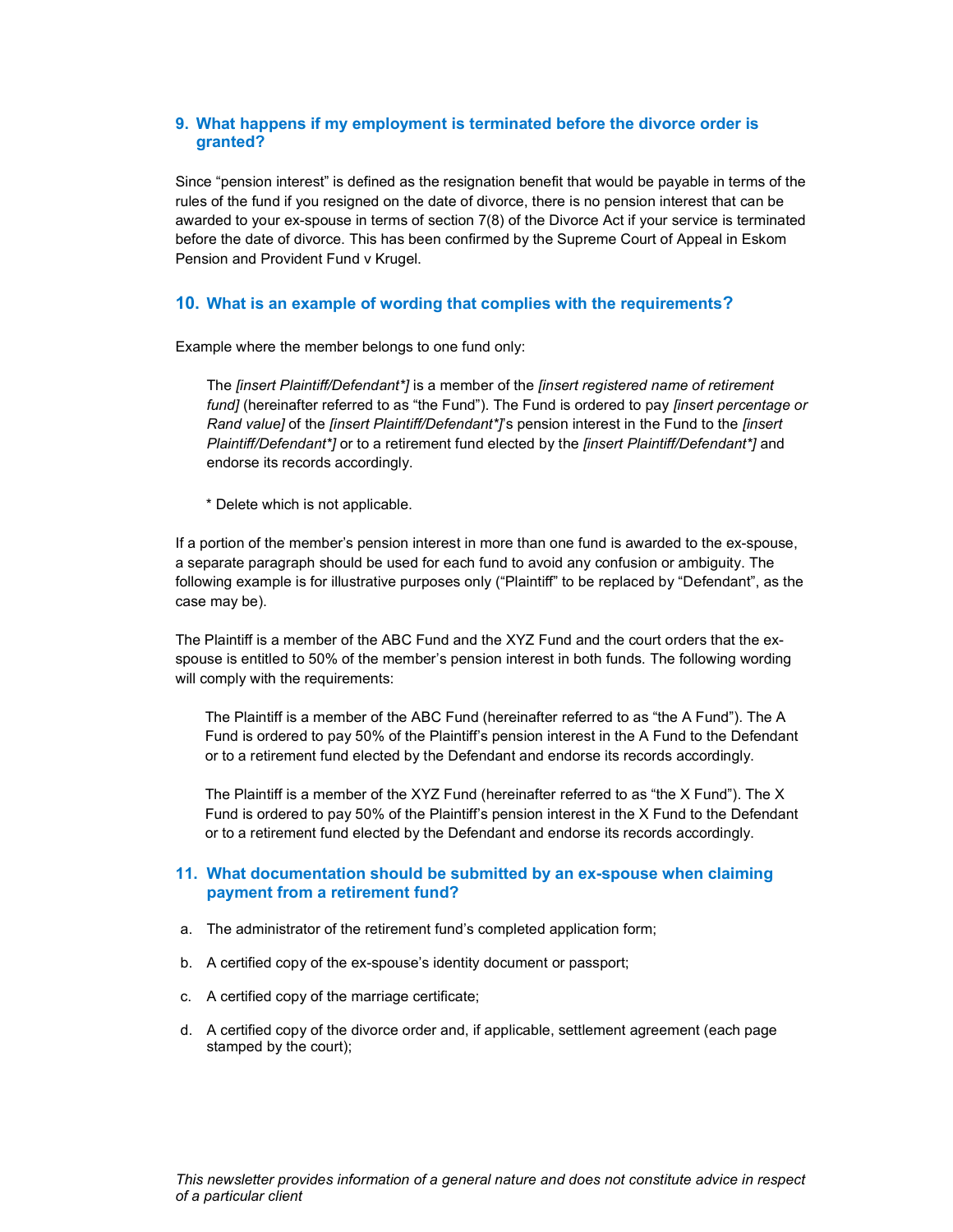- e. One of the following:
	- (i) A certified copy of the antenuptial contract (if married out of community of property on or after 1 November 1984); or
	- (ii) Written confirmation by the parties as to the matrimonial property regime if married in community of property.

If the divorce order was previously submitted to the retirement fund, but did not meet the requirements of section 7(8) of the Divorce Act, the retirement fund would not have been able to make payment to the ex-spouse. Should the divorce order have been amended by the court to bring it in line with the legislative requirements, the following documents must be submitted to the retirement fund (in addition to the documents listed above):

- f. A certified copy of the application papers, being the notice of motion and supporting affidavits (each page stamped by the court);
- g. A certified copy of the variation order (each page stamped by the court).

## 12. What are some of the common issues regarding divorce orders which result in a retirement fund not being able to make payment to a member's ex-spouse?

The Supreme Court of Appeal has confirmed (in Old Mutual and Sanlam v Swemmer) that divorce orders must be worded very carefully to ensure that they comply with the requirements discussed above, failing which the order is not enforceable against the fund.

Some of the common reasons why divorce orders are found to not comply with the requirements are set out below.

|                | <b>Issue</b>                                                                                                                                                                                                         | <b>Example(s)</b>                                                                                                                                                                                                      | Why is it<br>problematic?                                                                                                       |
|----------------|----------------------------------------------------------------------------------------------------------------------------------------------------------------------------------------------------------------------|------------------------------------------------------------------------------------------------------------------------------------------------------------------------------------------------------------------------|---------------------------------------------------------------------------------------------------------------------------------|
| 1 <sub>1</sub> | The member belongs to a<br>pension fund and a<br>provident fund and the<br>divorce order does not<br>make it clear whether the<br>order is in respect of both<br>funds or only one of them<br>and, if so, which one. | "The Plaintiff is a member of the A<br>Fund and the B Fund. The<br>Defendant is entitled to 50% of<br>the Plaintiff's pension interest in<br>the fund and the fund is ordered<br>to make payment to the<br>Defendant." | If it is not clear which fund(s)<br>has been ordered to make<br>payment to the ex-spouse,<br>Requirement 1 has not been<br>met. |
| 2.             | No retirement fund has<br>been named in (nor is one<br>identifiable from) the<br>divorce order.                                                                                                                      | "the Plaintiff's pension fund"                                                                                                                                                                                         | If no fund has been named in (or<br>if no fund is identifiable from) the<br>divorce order, Requirement 1<br>has not been met.   |
|                |                                                                                                                                                                                                                      | "the fund to which the Plaintiff<br>belongs"                                                                                                                                                                           |                                                                                                                                 |
| 3 <sub>1</sub> | The name of the fund<br>stated in the divorce order                                                                                                                                                                  | "Sanlam Provident Fund"                                                                                                                                                                                                | If it is not clear which fund has<br>been ordered to make payment                                                               |
|                | is so vague that it may<br>relate to any one of a<br>number of funds.                                                                                                                                                | "Sanlam Umbrella Fund"                                                                                                                                                                                                 | to the ex-spouse, Requirement 1<br>has not been met.                                                                            |
| 4.             | The portion of pension<br>interest awarded to the<br>ex-spouse is not clear.                                                                                                                                         | "any portion"                                                                                                                                                                                                          | If the portion of pension interest<br>awarded to the ex-spouse is not<br>clear, Requirement 2 has not<br>been met.              |
|                |                                                                                                                                                                                                                      | "50% or such portion as the court<br>deems just"                                                                                                                                                                       |                                                                                                                                 |

Note: In the table below "Requirement" refers to the relevant requirement in paragraph 4 above.